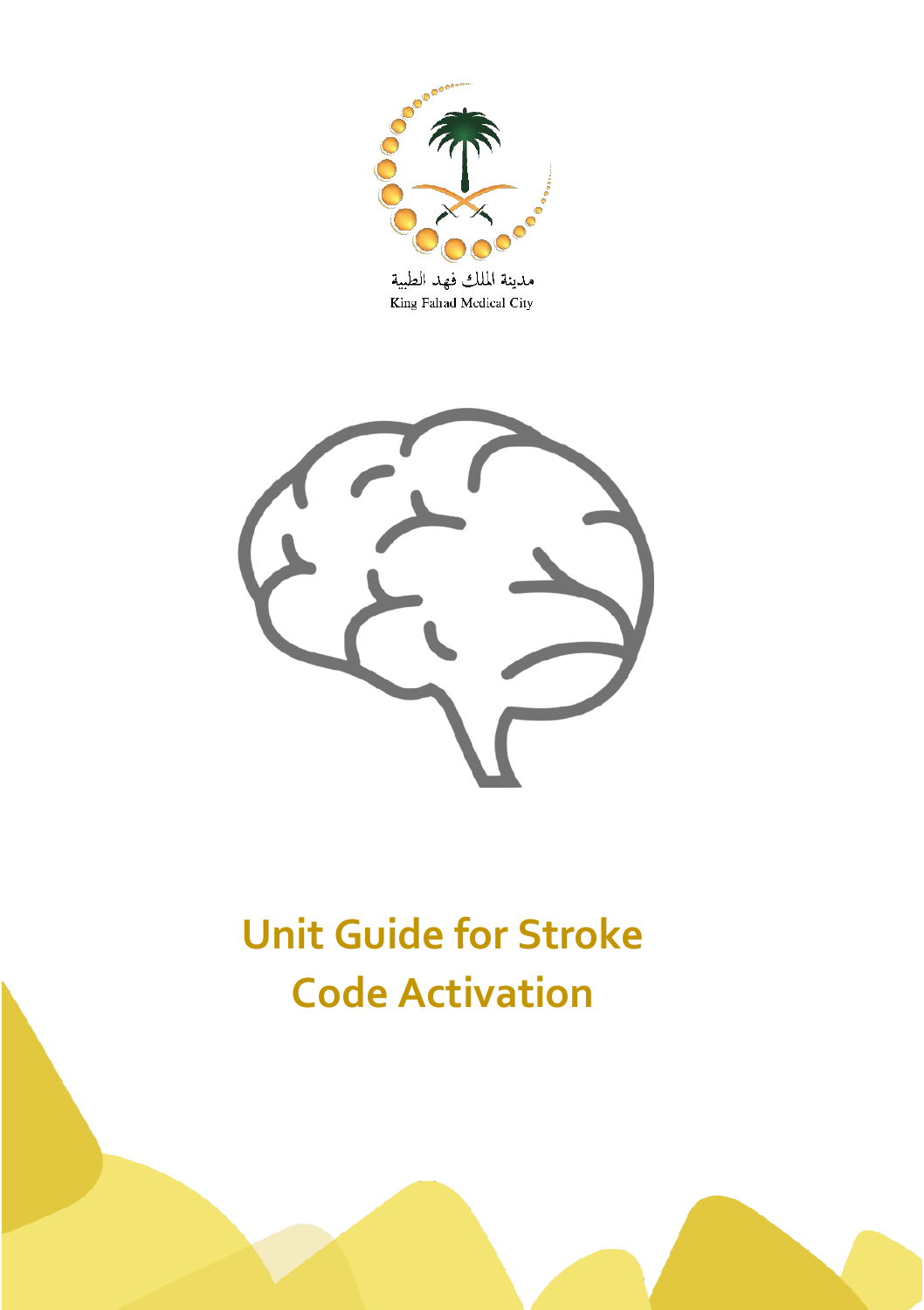# **What is in the booklet?**

- $\checkmark$  What is Stroke, Stroke Code, Stroke Code team?
- $\checkmark$  Define stroke signs and symptoms
- $\checkmark$  How can code stroke be activated?
- $\checkmark$  Team responsibilities During Stroke Code
- $\checkmark$  Contacts

## **Stroke is:**

Acute neurological impairment that follows interruption in blood supply to a specific area of the brain.

#### **Code Stroke Is:**

An emergency response system in KFMC to manage suspected stroke. The system can be activated by dialing pager #2355, which is available twenty-four 24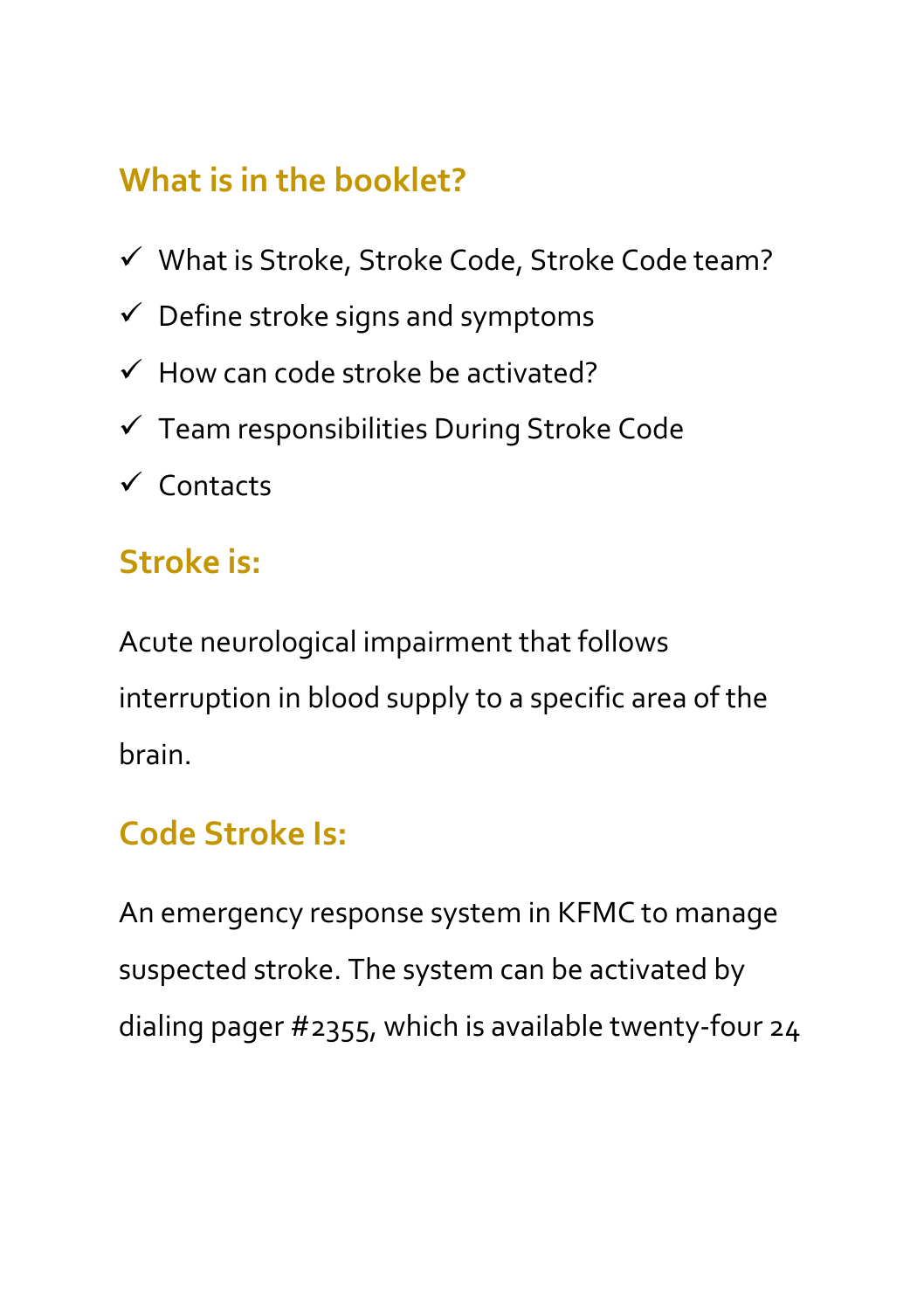hours a day/ seven 7 days a week, every day of the year.

# **Code Stroke Team:**

It is an internal group of assigned and trained first responders who can urgently manage and treat acute stroke within 4.5 to 6 hours from onset of stroke. It is composed of:

- Neurology Physicians
- Neurology Consultant (Head of the team), Neurology Assistant Consultant, Neurology Resident
- Acute Stroke Unit (ASU) Nurse,
- Radiology Personnel (CT Scan Imaging, MRI and Interventional Department).

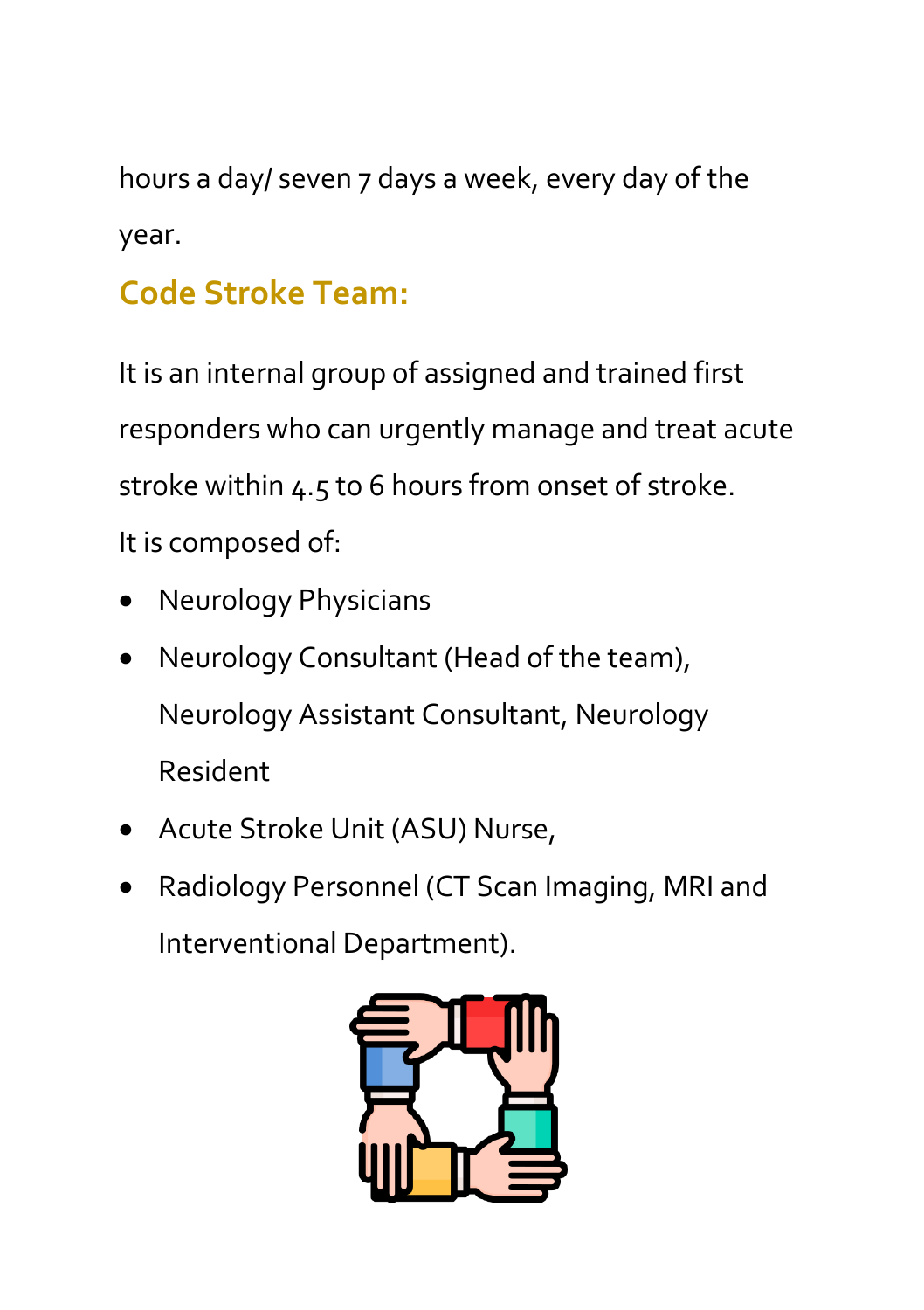## **Signs and symptoms of stroke include:**

- Sudden numbness or weakness of the face, arm, leg or one side of the body.
- Sudden confusion, trouble speaking or understanding.
- Sudden numbness or weakness of the face, arm, leg or one side of the body.
- Sudden confusion, trouble speaking or understanding.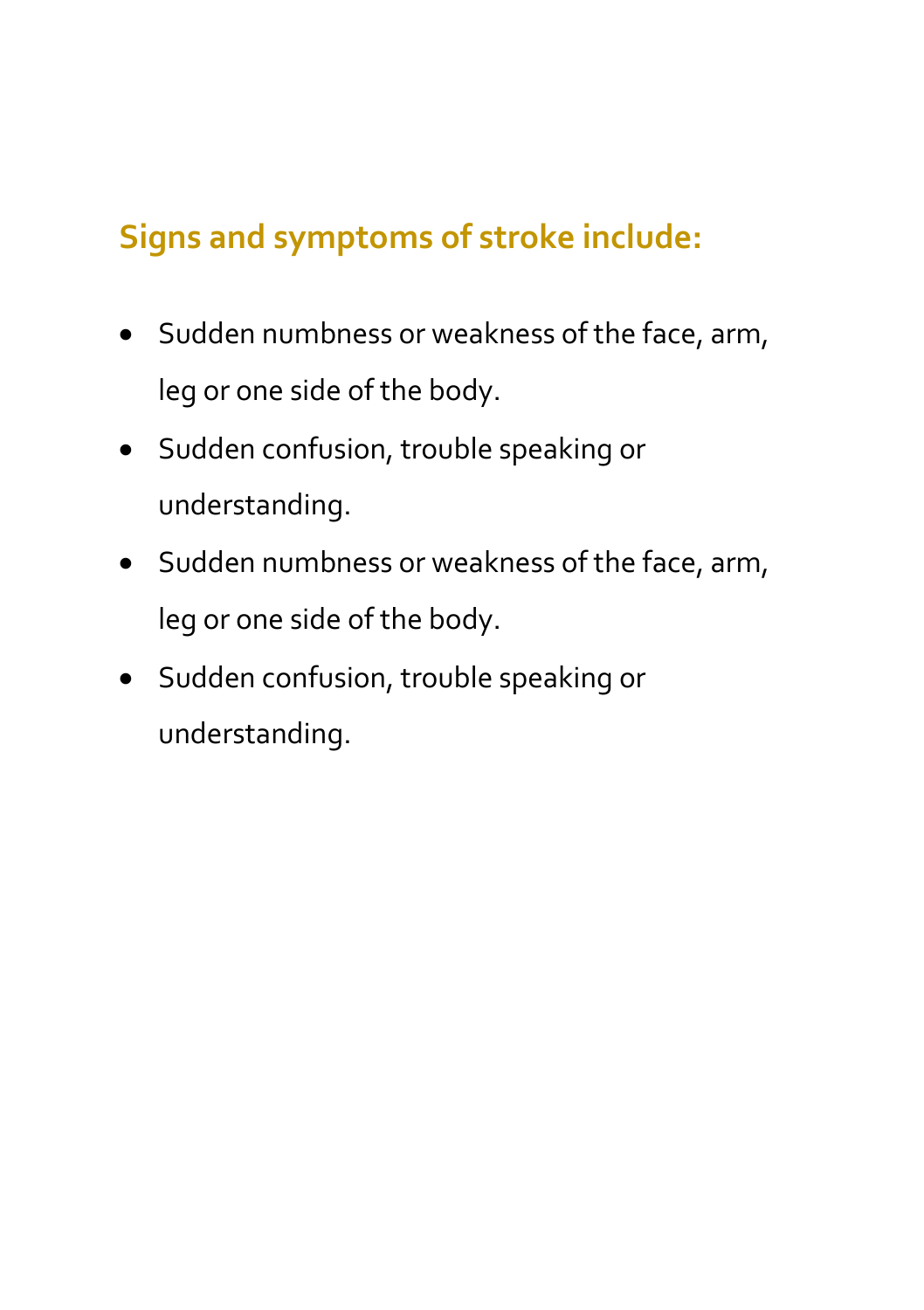#### **Remember!**



Once a patient showed acute occurrence of one of the signs and symptoms within six (6) hours, the Code Stroke Team shall be paged.

Activate Code Stroke if a patient has one or more of the signs and symptoms of stroke and confirmed by Unit/Ward Physician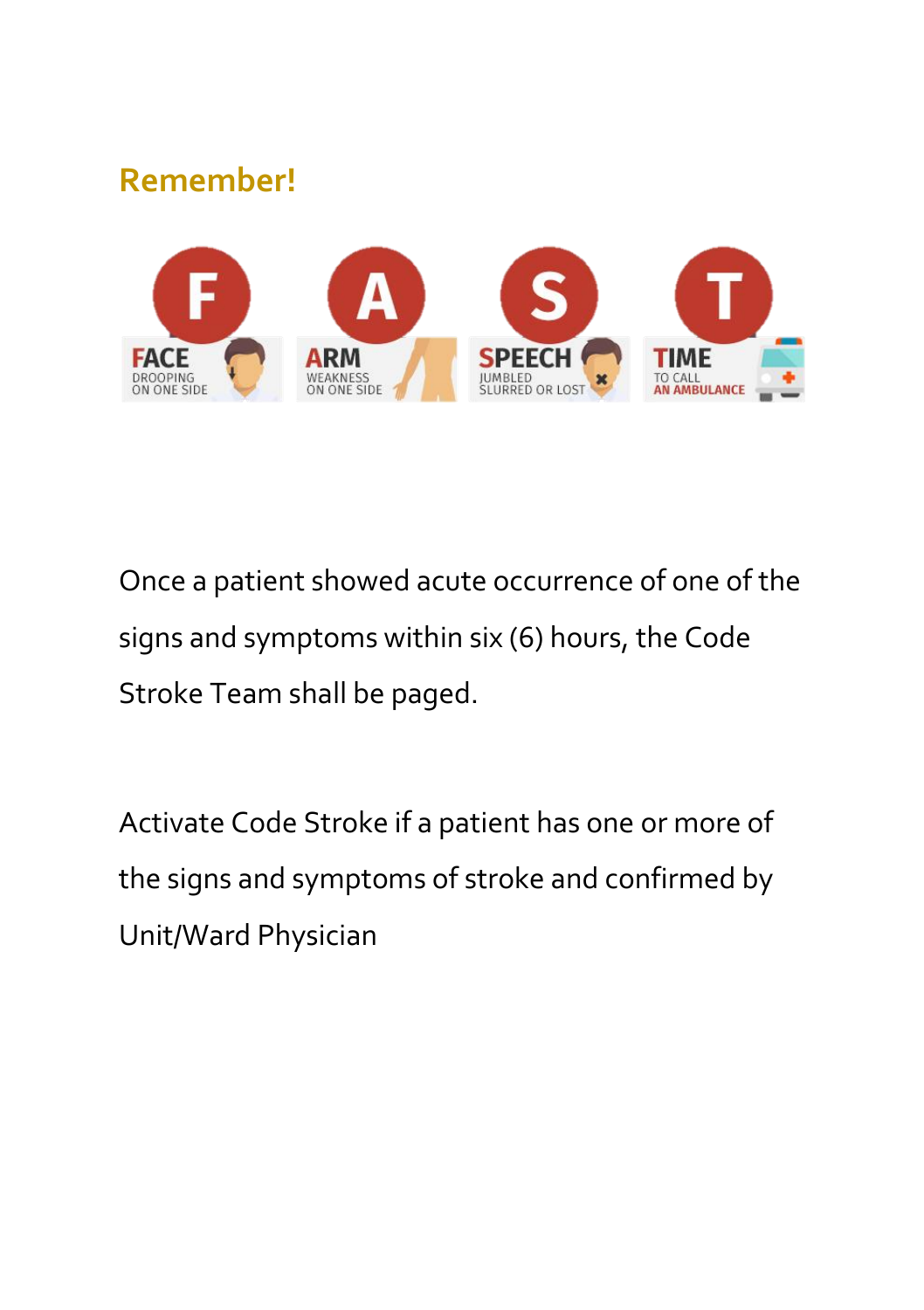#### **How to activate Stroke Code?**



#### **Directly Page 88-2355**

Wait for a response, if you did not receive a call so, notify Acute Stroke Unit that you have a Stroke Code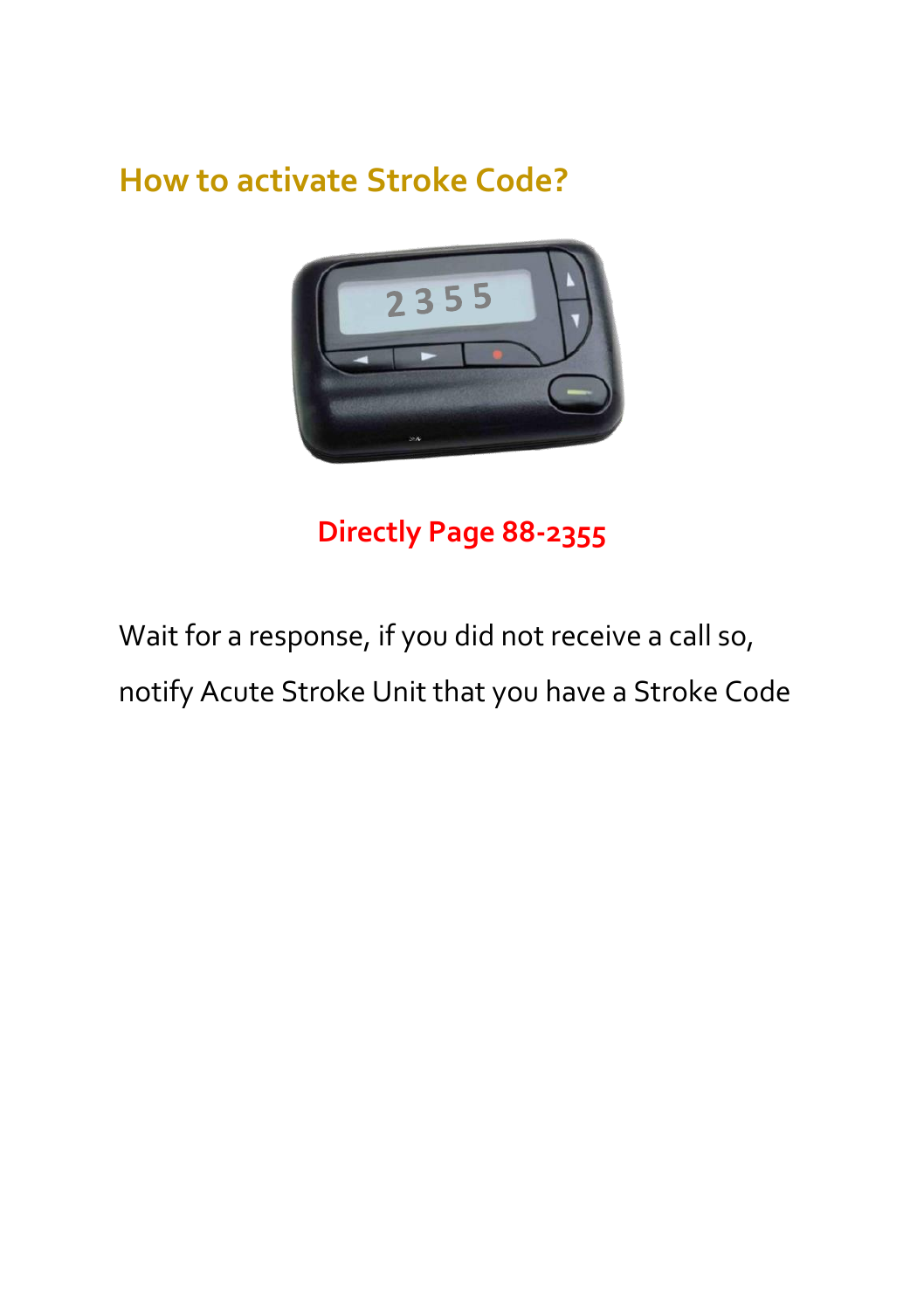## **Team responsibilities during stroke code**

Do the following as ordered by the Unit/Ward Physician:

- STAT Vital Signs. Notify Physician of the Blood Pressure Reading.
- STAT Random Blood Sugar check by finger stick. Notify physician of blood sugar check results.
- Weigh patient. Use bed scale if unable to stand.
- Extract blood for CBC, platelet count, PT/PTT/INR, and Blood Typing/Cross Matching.
- Obtain urine for pregnancy test. (For females on childbearing age).
- Prepare patient for STAT plain (without contrast should be completed within 25 minutes) CT scan of the brain to exclude hemorrhage.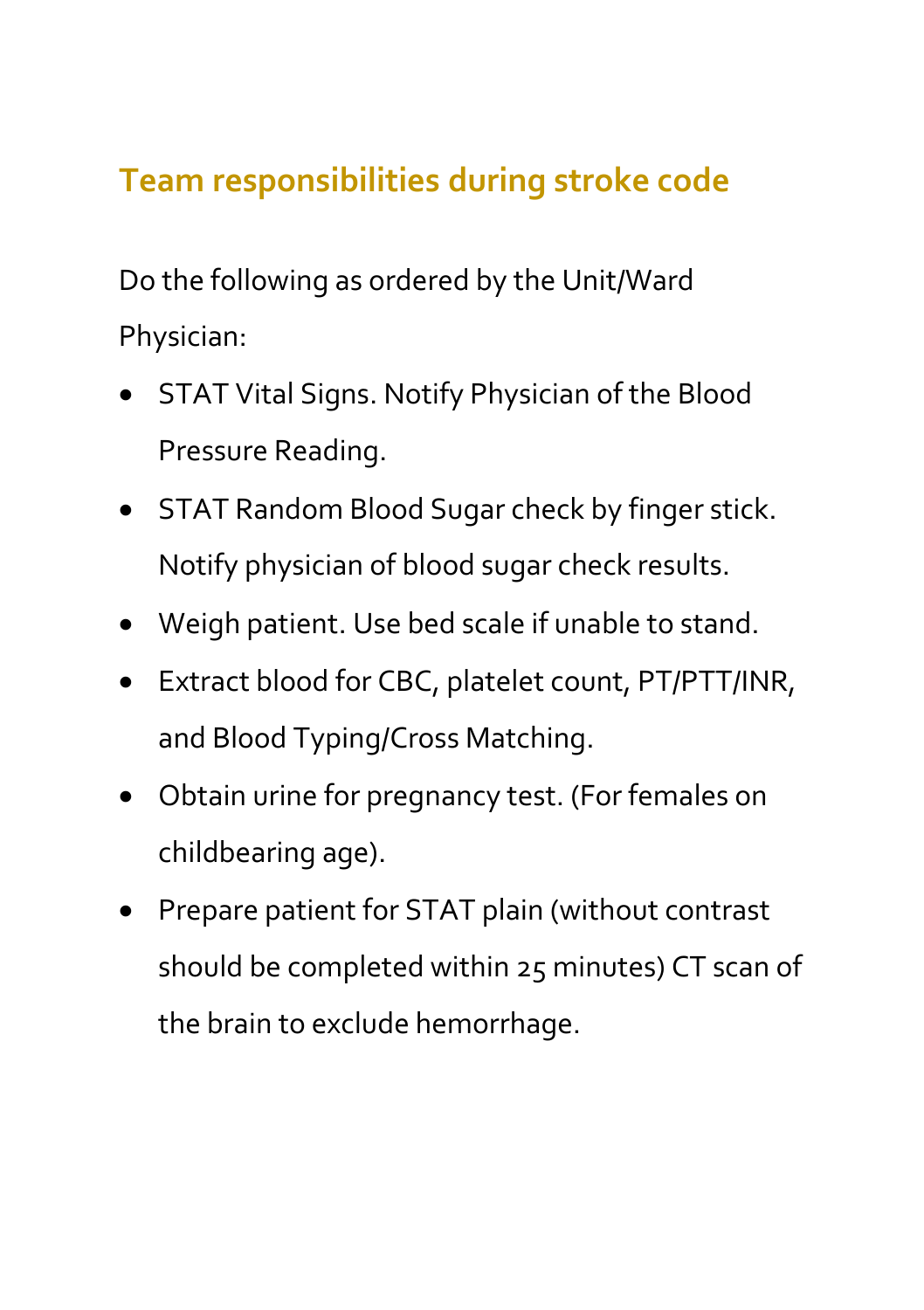Do the following after CT Scan per Neurology Physician's order, if patient is a candidate for thrombolytic treatment:

- o Insert two (2) Intravenous cannula.
- o Do Echocardiogram (ECG).
- o Work hand in hand with the Code Stroke Team.
- o Do all the necessary Patient Nursing and Physician Documentation.
- o Transfer patient to Acute Stroke Unit if ordered.

# IF YOU HAVE ANY REGARDS TO STROKE CODE **CONTACT EXT. 16073 - 16061**

**Time lost is Brain Lost**